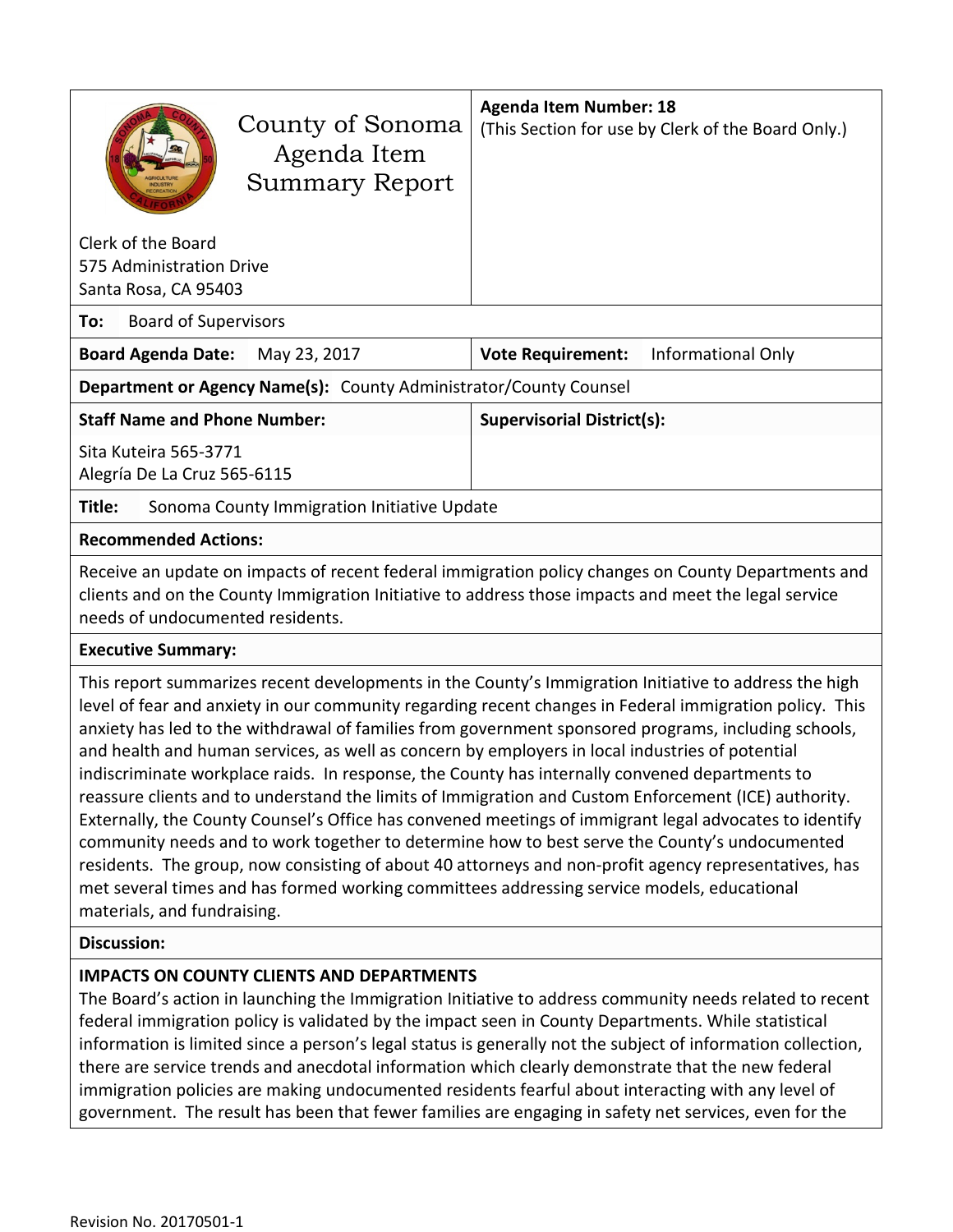benefit of family members who are United States citizens. This has created greater family insecurity for community members who are already struggling economically. Indications of this impact have been seen in a variety of departments, and include a significant reduction of mothers seeking financial child support from the noncustodial parent, reported failures to seek protection for child abuse and domestic violence, increased failure of Spanish speaking residents in making court appearances, and a drop in Women, Infant and Child (WIC) program participation since January 1, 2017. Similarly, County employees are concerned about the prospect of ICE officers trying to gain access to County records or clients on County property.

### **IMMIGRATION INITATIVE CONVENING**

As presented to the Board on February 21, 2017, County Counsel took the lead in convening a series of meetings with local immigration attorneys and advocates. The meetings were productive and confirmed that there is a lack of deportation defense and other critical services for undocumented residents. Group representatives divided into three committees (Service Model, Educational Materials, and Fundraising) to increase efficiency given the time sensitive nature of the issue.

## Service Model Committee

The Service Model group did an informal service gap analysis and determined that there are extremely inadequate legal services to provide deportation defense representation in Sonoma County. The model recommended by the committee, and approved by the larger group, was to have a non-profit(s) employ 2-3 attorneys, along with adequate administrative support, to provide at least limited deportation defense to address potential workplace or other raids by ICE in the County. The group would ideally have connections with other legal programs in the San Francisco area to help with Immigration Court appearances and provide a potential "surge capacity" if significant numbers of residents were placed in deportation proceedings. In addition, the lawyers would assist in "Know Your Rights" and family preparedness workshops, and could work with other local agencies on immigrant tenant rights issues and provide relevant information to employers.

Committee members also initiated a survey that was sent in April to all members of the Sonoma County Bar Association to identify pro bono resources and evaluate the possibility of a volunteer representation program supervised through the model program. The survey generated almost 80 responses from local attorneys, which will be used to supplement services.

### Educational Materials Committee

This committee reviewed the range of advocacy and educational material currently available to establish a set of documents that was legally accurate and appropriate for Sonoma County needs. These materials are now finalized and are available through community client serving departments and the County's new immigration website: [https://sonomacounty.ca.gov/immigration.](https://sonomacounty.ca.gov/immigration) The materials are designed to address different audiences, including sections for immigration legal practitioners, Spanishspeakers, family preparedness, and "know your rights" information. In addition, the website contains a calendar of events to facilitate coordination of community educational events and sharing of information. The information will also be used to develop a County specific brochure to respond to frequently asked questions.

### **Fundraising**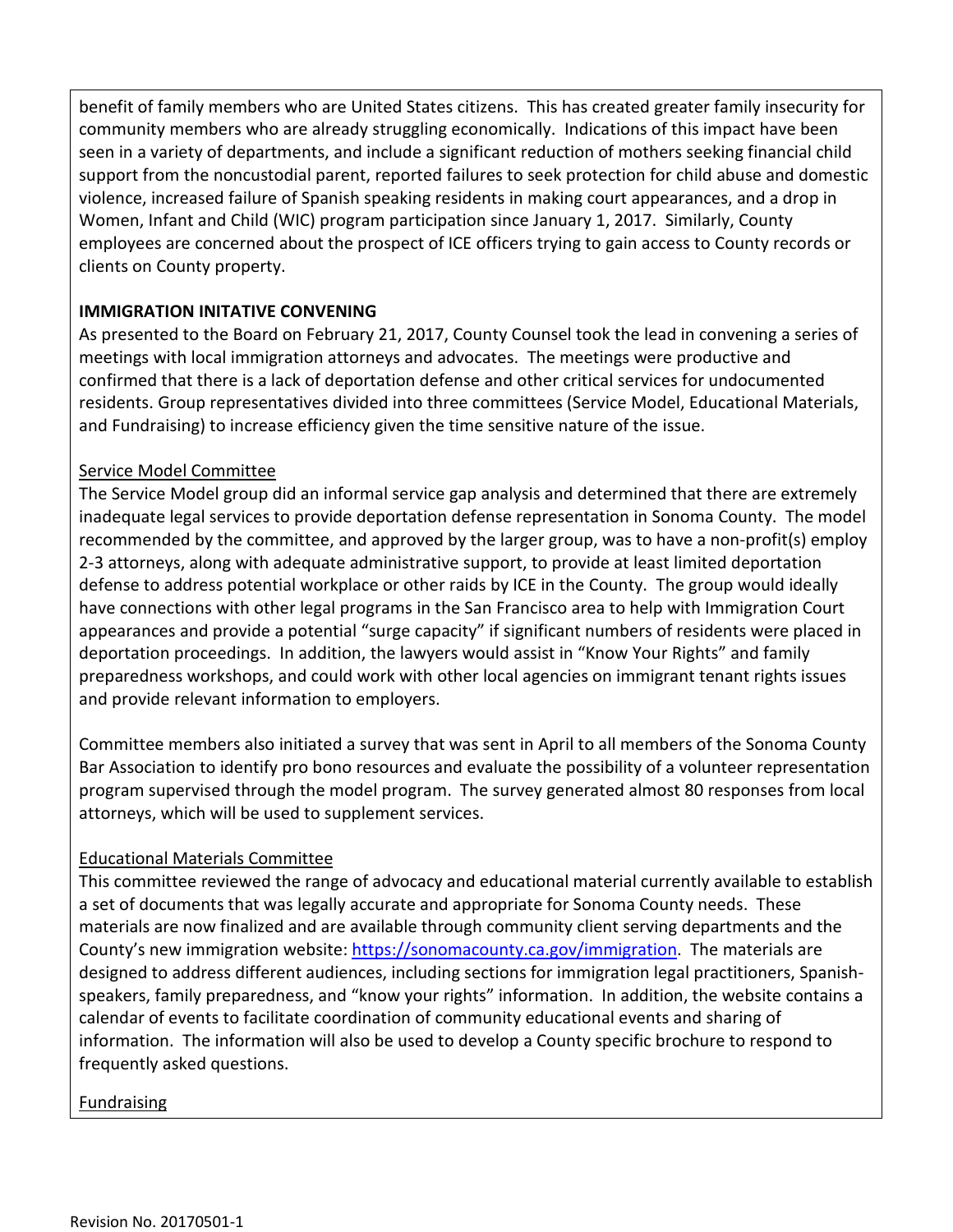The Fundraising Committee, chaired by Lisa Carreño, Executive Director of 10,000 Degrees, was successful in working with the Sonoma County Community Foundation to establish a donor advised fund to support the legally services initiative, referred to as the Sonoma County Secure Families Project. If sufficient funds are raised, the Foundation will issue a Request for Proposals to support increasing legal services to immigrant families in the County consistent with the service model recommended by the Immigration Initiative. It is estimated that approximately \$2 million will be needed, over a three year period, to fund the Project. The Foundation will be looking for contributions from local governments and private donors, including contributions from industries such as the hospitality, agriculture, and wine producing sectors, which could also benefit from education regarding employer rights and worker support opportunities. A "donor summit" to kick off the aggressive fundraising effort is currently being planned for early this summer.

# **ADVOCACY**

On February 21, 2017, the Board approved a letter of support for Senate Bill (SB) 54 (De León), which would generally prevent the use of state and local funds to aid federal deportation actions and create service provider safe zones. While supportive, the letter also included a request for key modifications, including an exception to the restriction on notification to ICE to allow our law enforcement agencies to coordinate with immigration enforcement in cases of serious or violent crimes. SB 54 passed the Senate in a 27-12 vote on April 3, 2017, and has had its first reading at the Assembly, where it awaits a vote. Amendments have been included that partially address the concerns raised by the Board regarding an exception to the restriction on notification in the case of serious or violent crimes, which may include felonies and certain misdemeanors, such as sex offenses.

The Board supported SB 6 (Hueso), which would expand State-funded legal services to undocumented adults. The County strongly supports the goal of this legislation, however, as written, no service providers in Sonoma County would be eligible for funding due to a requirement that the grant recipient has significant experience in deportation defense, which is defined in a way that excludes the County's existing organizations. This is likely the case for many rural or suburban counties where established deportation defense services do not already exist. The County has been working with the author's office to propose amendments that would allow service providers to qualify for funding by partnering with experienced immigration defense service providers in other jurisdictions.

Additionally, the Board supported AB 3 (Bonta), which would make grants available for nonprofits and public defenders offices to competently serve undocumented clients. The bill is current in the Assembly Committee on Appropriations.

On March 21, the Board approved the County's participation in a friend of the court brief to support Santa Clara County's challenge to the Trump administration's threat to withhold federal funds from "sanctuary" jurisdictions. (*County of Santa Clara v. Donald Trump, President et al.*) On April 25, Judge Orrick of the US District Court, Northern District, granted the request for a nationwide injunction of the "Sanctuary Jurisdiction" Executive Order, holding that the Counties "will suffer irreparable harm absent an injunction, and that the balance of harms and public interest weigh in their favor."

# **COMMUNITY ENGAGEMENT AND EDUCATION**

Since January, County attorneys, most notably the Public Defender's Criminal-Immigration specialist, have presented approximately 15 separate Know Your Rights presentations to County residents. Many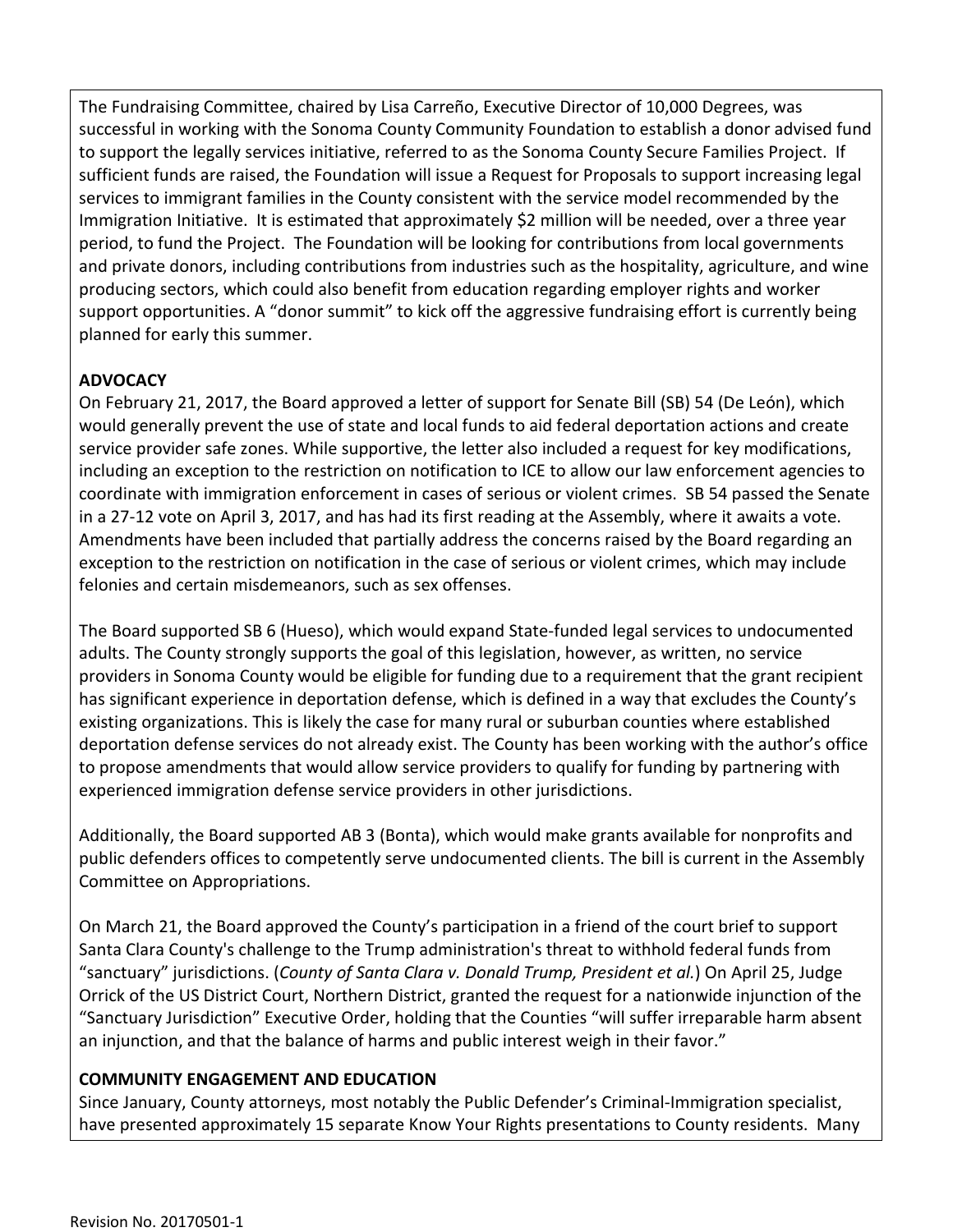of these events have attracted several hundred people looking for advice and legal help. In addition, County attorneys have presented to many organizations and to the Mexican Consulate about the County's Initiative to seek support for these efforts.

#### **CONCLUSION**

There remains tremendous uncertainty and fear in the community and among service providers regarding the impact in Sonoma County of the new Administration's deportation efforts and immigration policy. The County is responding by engaging the advocate community, developing and distributing educational materials, surveying resources and service needs, coordinating community educational workshops, and working with the Community Foundation to establish a potential funding mechanism to address the unmet legal needs of this vulnerable part of our community. The County remains committed to being prepared through these programs to assist families who are at risk of their security being threatened through aggressive workplace or home deportation actions.

#### **Prior Board Actions:**

March 21, 2017 – Board authorized filing of amicus brief in support of Santa Clara's County's Motion to prohibit enforcement of President Trump Executive Order 13768 regarding restricting federal funding to "sanctuary jurisdictions".

February 21, 2017 – Board adopted a support position on SB 54 (De Leon) with a request for amendments and accepted a report on the Immigration Initiative.

February 7, 2017 – Board adopted Minute Order directing staff to address immigration-related issues and adopted a Resolution in support of equal rights for all residents regardless of immigration status.

**Strategic Plan Alignment** Goal 1: Safe, Healthy, and Caring Community

The County Immigration Initiative, increasing legal services, and supporting immigration reform seeks to protect the safety and wellbeing of our undocumented communities by ensuring they feel secure in their communities and have safe access to essential services.